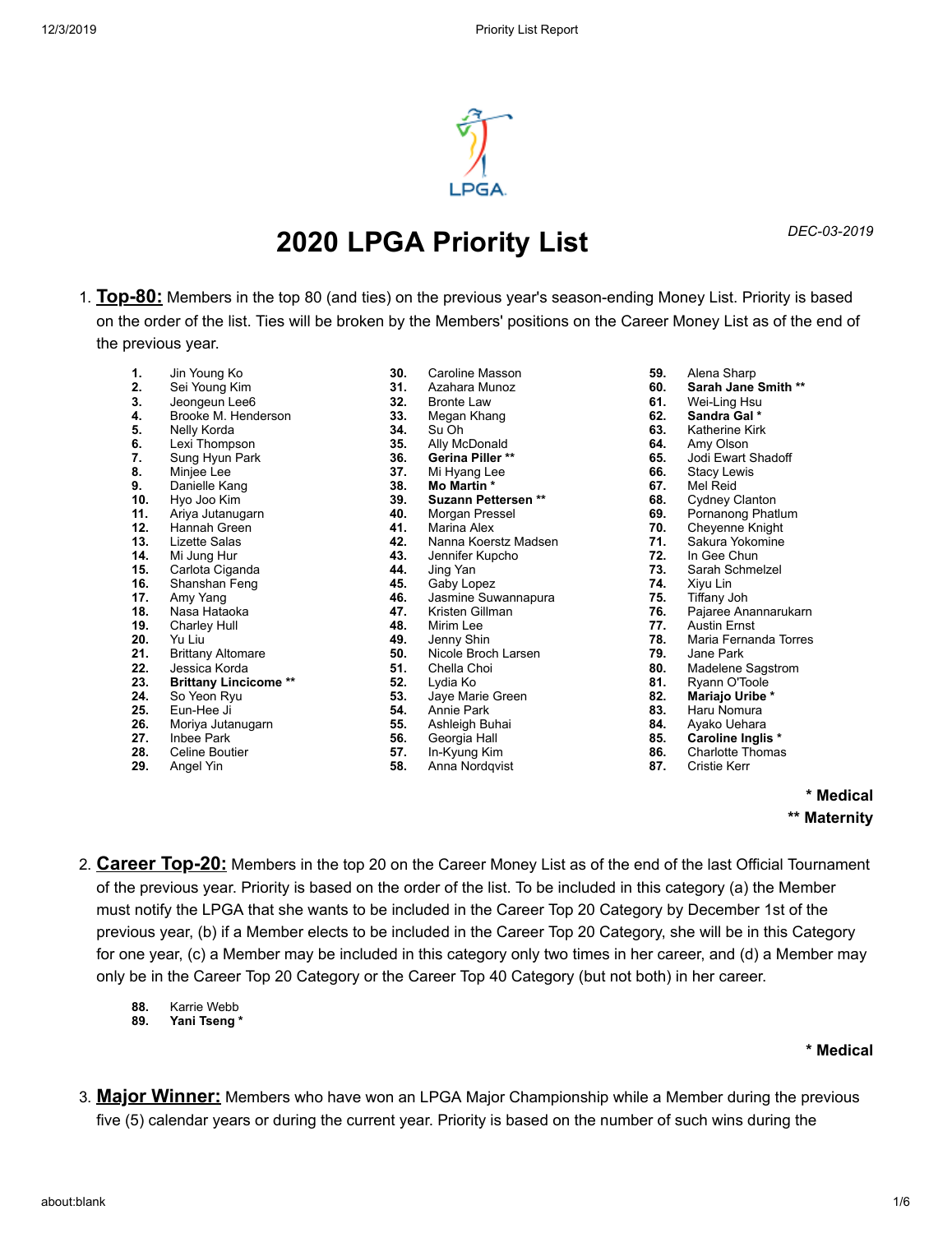previous five (5) years. Ties are broken by the Members' positions on the Career Money List as of the end of the previous year.

- **90.** Angela Stanford **91.** Brittany Lang **92.** Pernilla Lindberg
- 4. **Winner:** Members who have won an Official Tournament while a Member within the last two (2) calendar years or during the current year. Priority is based on the number of Official Tournament wins during the previous two (2) years. Ties are broken by the Members' positions on the Career Money List as of the end of the previous year.
	- **93.** Michelle Wie
- 5. **Multiple Wins:** Members who have won at least two (2) Official Tournaments while a Member in the same calendar year in any of the previous three (3) calendar years. Priority is based on the number of wins during all of the previous three years. Ties are broken by the Members' positions on the Career Money List as of the end of the previous year.
- 6. **Three Wins in the Same Season:** Members who have won three (3) or more Official Tournaments while a Member during the same calendar year in any of the previous four (4) years. Priority is based on the number of wins during all of the previous four (4) years. Ties are broken by the Members' positions on the Career Money List as of the end of the previous year.
- 7. **Non-Member Win:** Players who have won at least one (1) Official Tournament as a Non-member within the previous calendar year or during the current calendar year. Priority is based on the earliest date of such wins. A Player must be eligible for and accept LPGA membership to be included in this category.
- 8. **Current Year Top-80:** Members in the Top 80 of the current year's Money List after the First Reshuffle Tournament with priority based on the order of the list. For the remaining Official Tournaments of the year, Members in the Top 80 on the current year's Money List after the Second Reshuffle Tournament. Priority is based on the order of the list. Ties are broken by the Members' positions on the 2020 Priority List as of the commitment deadline for each respective reshuffle tournament.
- 9. **Top-10 LPGA Symetra Tour:** Top 10 (and ties) on the previous year's season-ending Symetra Tour Money List. Priority is based on their position on the list. Ties will be broken by the Members' scoring average as of the end of the previous year. If still tied, refer to the 2018 Symetra Tournament and Player Regulations.
	- **94.** Perrine Delacour
	- **95.** Patty Tavatanakit
	- **96.** Jenny Coleman<br>**97.** Ssu-Chia Cheng
		- **97.** Ssu-Chia Cheng
- **98.** Jillian Hollis **99.** Julieta Granada
- **100.** Leona Maguire
- **101.** Robynn Ree
- **102.** Esther Lee **103.** Mind Muangkhumsakul
- 10. **Non-Member Top 40:** Non-Members who, as of the conclusion of the last Official Tournament of the previous year, won an amount of money during such year in Official Tournaments with a cut, that is equal to or greater than the amount of official money won by the Member who was in 40th place on the Money List at that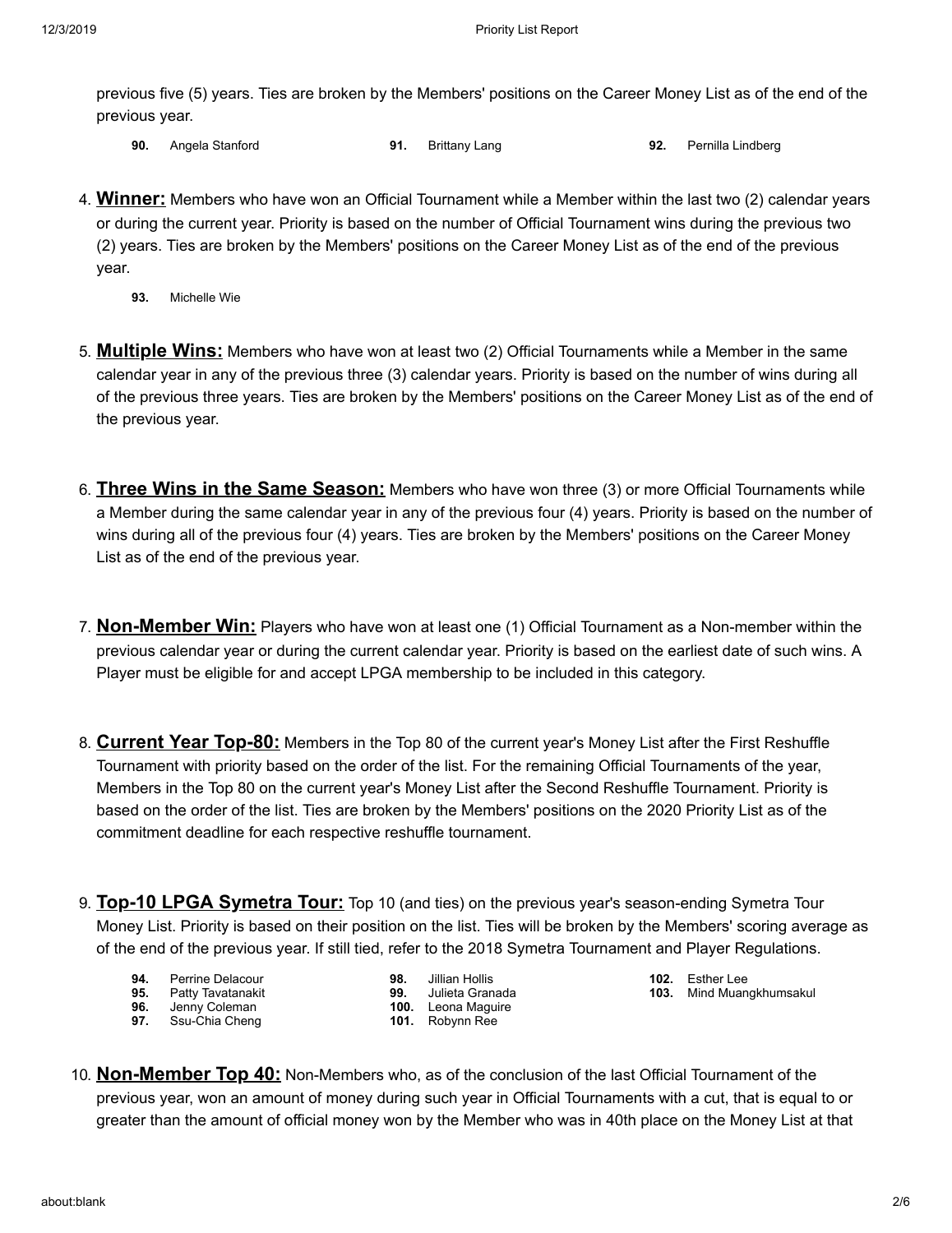time. Priority based on the amount of money won in such tournaments. Ties will be broken by the earliest time at which the Non-Member achieved the amount of money necessary to be included in the category. A player must be eligible for and accept LPGA membership to be included in this category

- 11. **Nos. 81-100:** Members finishing Nos. 81-100 (and ties) on the previous year's season-ending Money List. Priority is based on the order of the list. Ties will be broken by the Members' positions on the Career Money List as of the end of the previous year.
	- **104.** Jeong Eun Lee
	- **105.** Anne van Dam **106.** Pavarisa Yoktuan
	- **107.** Linnea Strom
	- **108.** Jennifer Song
	- **109.** Sarah Kemp
	- **110. Dani Holmqvist \***
- **111.** Caroline Hedwall
- **112. Beatriz Recari \* 113.** Aditi Ashok
- **114.** Lauren Stephenson
- **115.** Paula Creamer
- **116.** Tiffany Chan
- **117.** Giulia Molinaro
- **118. Benyapa Niphatsophon \***
- **119.** Na Yeon Choi
- **120.** Lindy Duncan
- **121.** Daniela Darquea
- **122.** Maria Fassi
	- **123.** Stephanie Meadow
- **124.** Mariah Stackhouse

**\* Medical**

- 12. **Career Top 40:** Members in the Top-40 on the Career Money List as of the end of the previous year. Priority is based on the order of the list. To be included in this category (a) the Member must notify the LPGA that she wants to be included in the Career Top-40 Category by December 1 of the previous year, and (b) if a Member elects to be included in the Career Top 40 Category she will be in this category for one year, (c) a Member may be included in this category only one time in her career, (d) a Member may only be in the Career Top-40 Category or the Career Top 20 Category (but not both) in her career.
	- **125. Candie Kung \***

## **\* Medical**

- 13. **Current-Year Reshuffle:** After the First Reshuffle Tournament, Members in categories 14 through 19 who have earned official money will be re-seeded into Category 13. Members placed into Category 13 will be ranked in the order of their position on the current year's Money List through the First Reshuffle Tournament. Members will remain in this category until the next reshuffle. After the Second Reshuffle Tournament, Members in categories 13, and 14 through 19, who have earned official money will be re-seeded into Category 13. Members placed into Category 13 will be ranked in the order of their position on the current year's Money List through the Second Reshuffle Tournament. Members will remain in this category for the remainder of the calendar year. For all reshuffles, ties are broken by the Members' positions on the 2020 Priority List as of the commitment deadline for each respective reshuffle tournament.
- 14. **Top-45 Q-Series:** Players finishing Nos. 1-45 and ties at the previous year's LPGA Q-Series. Ties will be broken in the following order: lowest final round, lowest 7th round; lowest 6th round; lowest 5th round; etc. until the tie is broken. If players remain tied, ties will be broken by a match of score cards beginning with the 18th hole of the final round and working backwards.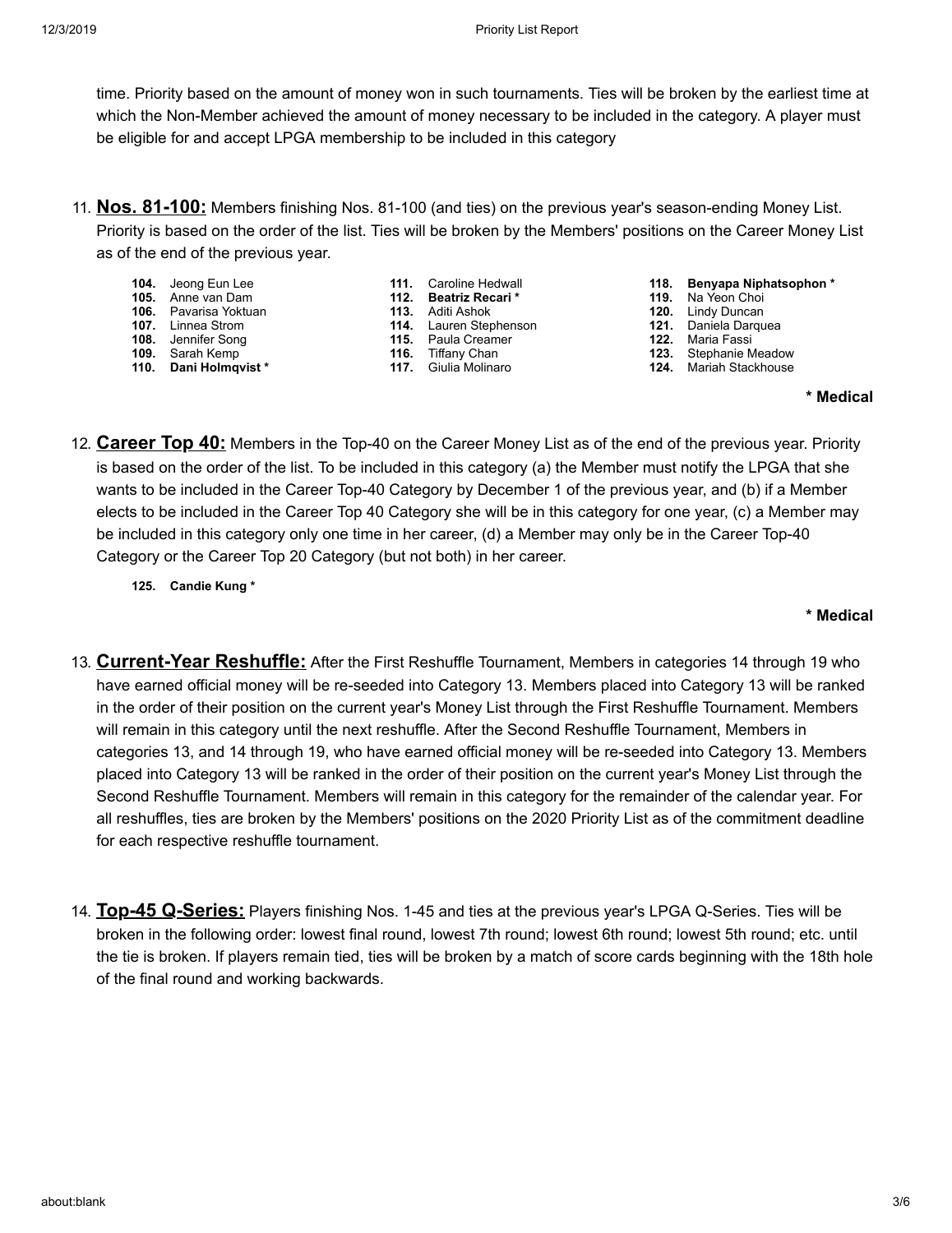| 12/3/2019 | <b>Priority List Report</b> |
|-----------|-----------------------------|
|-----------|-----------------------------|

- **126.** Muni He **127.** Hee Young Park **128.** Yealimi Noh **129.** Haeji Kang **130. Klara Spilkova \* 131.** Lindsey Weaver **132. Jaclyn Lee \* 133. Jackie Stoelting \*\* 134.** Emma Talley **135.** Albane Valenzuela (a) **136.** Lauren Kim **137.** Yui Kawamoto **138.** Jennifer Chang (a) **139.** Dana Finkelstein **140.** Elizabeth Szokol
- **141.** Katherine Perry

| 142. | Wichanee Meechai   |
|------|--------------------|
| 143. | Haley Moore        |
| 144. | Alana Uriell       |
| 145. | Elizabeth Nagel    |
| 146. | Suzuka Yamaguchi   |
| 147. | Jiwon Jeon.        |
| 148. | Mina Harigae       |
| 149. | Sarah Burnham      |
| 150. | Maia Schechter     |
| 151. | Kelly Tan          |
| 152. | Christina Kim      |
| 153. | Min Seo Kwak       |
| 154. | Matilda Castren    |
| 155. | Louise Ridderstrom |
| 156. | Linnea Johansson   |

**157.** Karine Icher

- **158.** Marissa Steen
- **159.** Kim Kaufman
- **160.** Brianna Do
- **161.** Andrea Lee (a)
- **162.** Esther Henseleit
- **163.** Yujeong Son
- **164.** Lee Lopez
- **165.** Nuria Iturrioz
- **166.** Min Lee
- **167.** Bianca Pagdanganan (a)
- **168.** Youngin Chun
- **169.** Kyung Kim
- **170.** Pannarat Thanapolboonyaras
- **171.** Lauren Coughlin
- **172.** Celine Herbin

**\* Medical \*\* Maternity**

15. **Nos. 101-125:** Members finishing Nos. 101-125 (and ties) on the previous year's season-ending Money List. Priority is based on the order of the list. Ties will be broken by the Members' positions on the Career Money List as of the end of the previous year.

| <b>173.</b> Peiyun Chien   | <b>176.</b> Clariss Guce | <b>179.</b> Isi Gabsa        |
|----------------------------|--------------------------|------------------------------|
| <b>174.</b> Alison Lee     | <b>177.</b> Ruixin Liu   | <b>180.</b> Jacqui Concolino |
| <b>175.</b> Gemma Dryburgh | <b>178.</b> Kendall Dye  |                              |

16. **Tournament Winners:** Members who won an Official Tournament while a Member within the previous twenty (20) calendar years. Priority is based on the number of wins. Ties are broken by the Members' positions on the Career Money List as of the end of the previous year.

**181.** Annika Sorenstam **182.** Betsy King **183.** Beth Daniel **184. Katelyn Dambaugh \* 185.** Juli Inkster **186.** Lorena Ochoa **187.** Se Ri Pak **188.** Laura Davies **189.** Meg Mallon **190.** Dottie Pepper **191.** Rosie Jones **192.** Liselotte Neumann **193.** Ai Miyazato **194.** Mi Hyun Kim **195.** Sherri Steinhauer **196.** Rachel Hetherington **197.** Helen Alfredsson **198.** Hee-Won Han **199.** Pat Hurst **200.** Grace Park **201.** Maria McBride **202.** Sophie Gustafson

**203.** Catriona Matthew **204.** Lorie Kane **205.** Wendy Ward **206.** Seon Hwa Lee **207.** Dorothy Delasin **208.** Nancy Scranton **209.** Emilee Klein **210.** Wendy Doolan **211.** Jeong Jang **212.** Michele Redman **213.** Laura Diaz **214.** Sun Young Yoo **215.** Meena Lee **216.** Karen Stupples **217.** Janice Moodie **218.** Jennifer Rosales **219.** Jimin Kang **220.** Patricia Meunier-Lebouc **221.** Ji Young Oh **222.** Heather Daly-Donofrio **223.** Natalie Gulbis **224.** Mika Miyazato

- **225.** Jee Young Lee
- **226.** Heather Bowie Young
- **227.** Leta Lindley
- **228.** Nicole Castrale
- **229.** Moira Dunn-Bohls
- **230.** Ilhee Lee
- **231.** Kim Saiki-Maloney
- **232.** Marisa Baena
- 
- **233.** Kris Tamulis **234.** Lee-Anne Pace
- 
- **235.** Silvia Cavalleri **236.** Charlotta Sorenstam
- 
- 237. Kate Golden<br>238. Jennifer Joh **238.** Jennifer Johnson
- **239.** Birdie Kim
- **240.** Meaghan Francella
- **241.** Laurel Kean
- **242.** Louise Friberg
- **243.** Eunjung Yi
- **244.** Tina Fischer

### **\* Medical**

17. **Tournament Winners:** Members who won an Official Tournament while a Member more than twenty (20) years prior. Priority is based on the number of wins. Ties are broken by the Members' positions on the Career Money List as of the end of the previous year.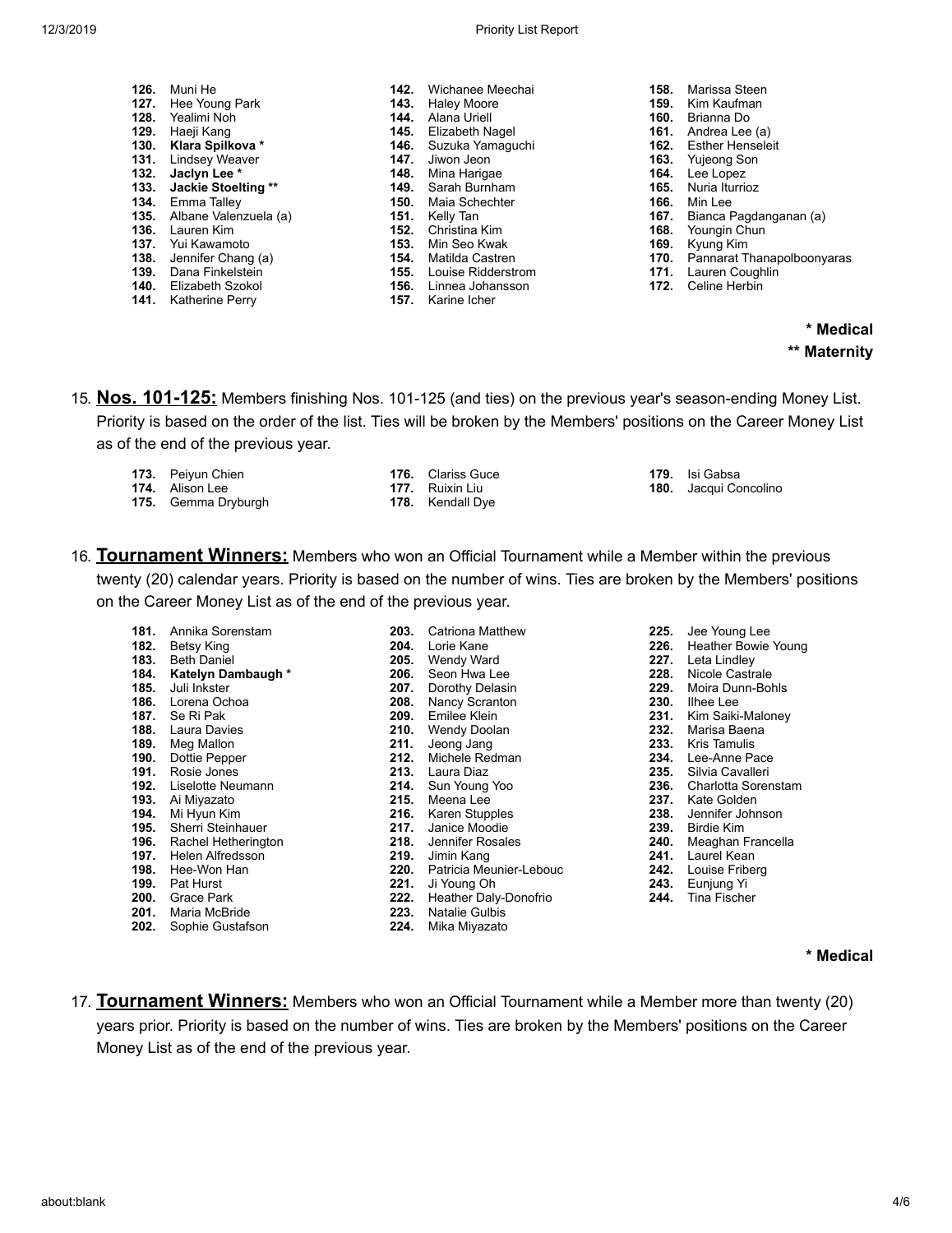| 245. | Kathy Whitworth           |
|------|---------------------------|
| 246. | Mickey Wright             |
| 247. | <b>Betsy Rawls</b>        |
| 248. | Nancy Lopez               |
| 249. | JoAnne Carner             |
| 250. | Sandra Haynie             |
| 251. | Patty Sheehan             |
| 252. | Pat Bradley               |
| 253. | Amy Alcott                |
| 254. | Jane Blalock              |
| 255. | <b>Judy Rankin</b>        |
| 256. | Marlene Hagge             |
| 257. | Donna Caponi              |
| 258. | Sandra Palmer             |
| 259. | Hollis Stacy              |
| 260. | Ayako Okamoto             |
| 261. | Jan Stephenson            |
| 262. | Sally Little              |
| 263. | Jane Geddes               |
| 264. | Susie Maxwell Berning     |
| 265. | <b>Clifford Ann Creed</b> |
| 266. | Shirley Englehorn         |
| 267. | Christa Johnson           |
| 268. | <b>Mary Mills</b>         |
| 269. | Alice Miller              |
| 270. | Sandra Post               |
| 271. | <b>Tammie Green</b>       |
| 272. | Danielle Ammaccapane      |
| 273. | Michelle McGann           |
| 274. | Debbie Austin             |
| 275. | Kathy Cornelius           |
| 276. | Donna Andrews             |
| 277. | Val Skinner               |
| 278. | Jo Ann Prentice           |
| 279. | <b>Brandie Burton</b>     |
| 280. | Deb Richard               |
| 281. | Barb Mucha                |
| 282. | Cindy Rarick              |
| 283. | Judy Dickinson            |

| 284. | Penny Hammel           |
|------|------------------------|
| 285. | Kathy Postlewait       |
| 286. | Mary Beth Zimmerman    |
| 287. | <b>Betty Burfeindt</b> |
| 288. | Murle Breer            |
| 289. | Sue Roberts            |
| 290. | Sherri Turner          |
| 291. | Vicki Fergon           |
| 292. | Martha Nause           |
| 293. | Debbie Massey          |
| 294. | Maggie Will            |
| 295. | Lauri Merten           |
| 296. | Terry-Jo Myers         |
| 297. | Donna White            |
| 298. | Cathy Gerring          |
| 299. | Jo Ann Washam          |
| 300. | Pam Higgins            |
| 301. | Gloria Ehret           |
| 302. | <b>Betsy Cullen</b>    |
| 303. | Elaine Crosby          |
| 304. | Dana Dormann           |
| 305. | Gail Graham            |
| 306. | Laurie Rinker          |
| 307. | <b>Jody Anschutz</b>   |
| 308. | <b>Janet Coles</b>     |
| 309. | Anne Marie Palli       |
| 310. | Jerilyn Britz          |
| 311. | Kathy Guadagnino       |
| 312. | Penny Pulz             |
| 313. | Bonnie Lauer           |
| 314. | Cindy Hill             |
| 315. | Jan Ferraris           |
| 316. | Margie Masters         |
| 317. | Tina Barrett           |
| 318. | Kris Tschetter         |
| 319. | Kelli Kuehne           |
| 320. | Michelle Estill        |
| 321. | Jane Crafter           |
| 322. | Cindy Figg-Currier     |

| 324. | Becky Iverson          |
|------|------------------------|
| 325. | Cindy Schreyer         |
| 326. | Amy Fruhwirth          |
| 327. | Missie McGeorge        |
| 328. | Jackie Gallagher-Smith |
| 329. | Joan Pitcock           |
| 330. | Marta Figueras-Dotti   |
| 331. | Nanci Bowen            |
| 332. | Allison Finney         |
| 333. | Missie Berteotti       |
| 334. | Cathy Johnston-Forbes  |
| 335. | Kathryn Imrie          |
| 336. | Mardi Lunn             |
| 337. | <b>Julie Piers</b>     |
| 338. | <b>Barb Whitehead</b>  |
| 339. | <b>Tracy Kerdyk</b>    |
| 340. | Cathy Morse            |
| 341. | Lisa D'Amore           |
| 342. | Carolyn Hill           |
| 343. | Janet Anderson         |
| 344. | Shirley Furlong        |
| 345. | Lynn Adams             |
| 346. | <b>Becky Pearson</b>   |
| 347. | Dorothy Germain        |
| 348. | Pat Meyers             |
| 349. | Jennifer Wyatt         |
| 350. | Susie McAllister       |
| 351. | Patty Hayes            |
| 352. | Tina Tombs             |
| 353. | Lauren Howe            |
| 354. | <b>Sharon Barrett</b>  |
| 355. | Patty Jordan-Smith     |
| 356. | Kathy Hite-James       |
| 357. | Barbara Barrow         |
| 358. | <b>Bonnie Bryant</b>   |
| 359. | Pam Barnett            |
| 360. | Jocelyne Bourassa      |

**323.** Jenny Lidback

- 18. **Nos. 126-150:** Members finishing Nos. 126-150 (and ties) on the previous year's season-ending Money List. Priority is based on the order of the list. Ties will be broken by the Members' positions on the Career Money List as of the end of the previous year.
	- **361.** Anne-Catherine Tanguay
	- **362.** Dottie Ardina
	- **363.** P.K. Kongkraphan
- **364.** Luna Sobron Galmes **365.** Sherman Santiwiwatthanaphong
- **367.** Laura Gonzalez Escallon
	-
- **366.** Cheyenne Woods
- - **368.** Jenny Haglund
- 19. **Class A/Veteran International:** Class A Members; and International Members who have been active LPGA members in good standing for ten (10) or more consecutive years. Priority will be based on the Members' positions on the Career Money List as of the end of the previous years.